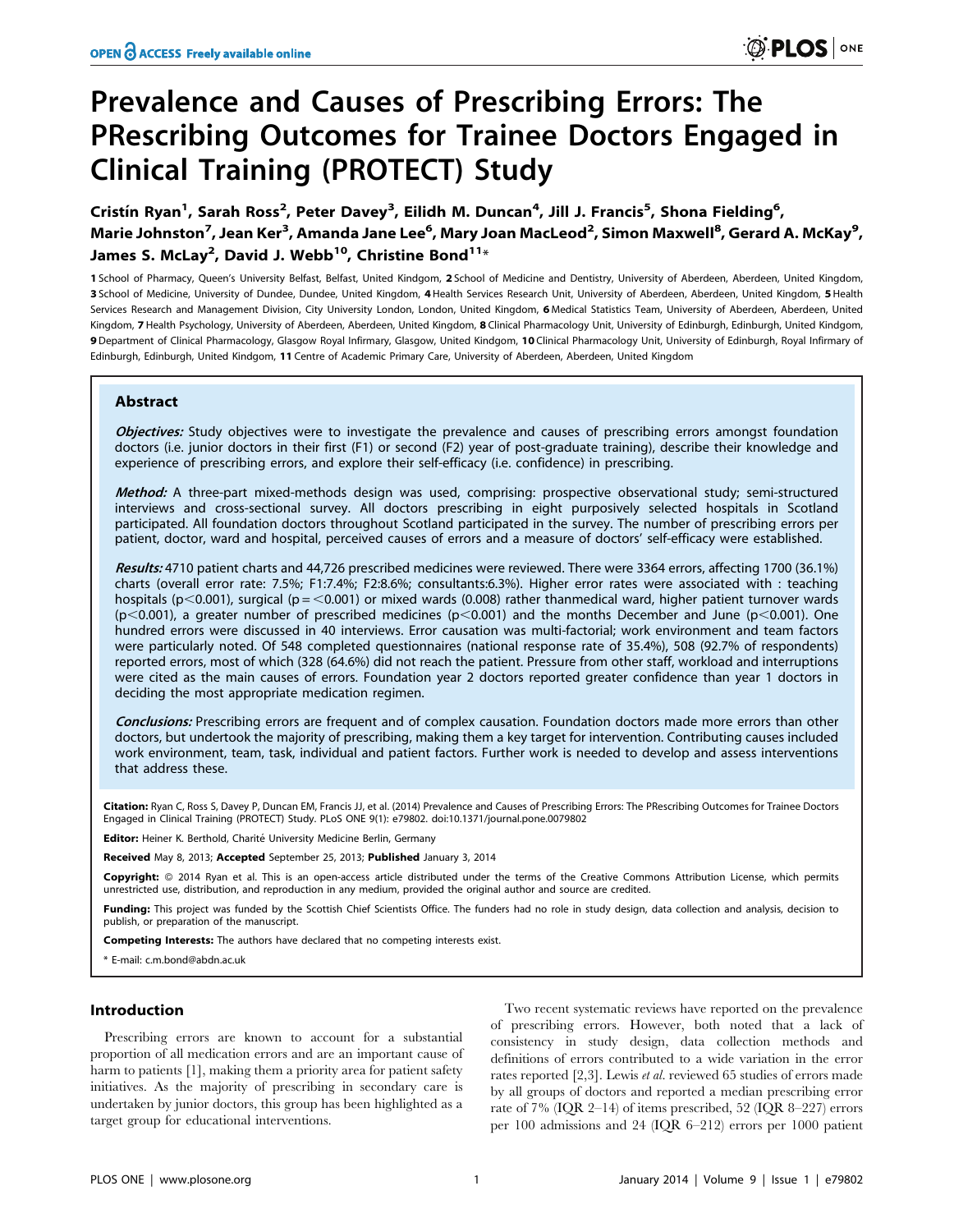Table 1. The overall error rate by prescribed item, per prescriber's grade overall and per hospital type (based on the 4820 reviews).

|                                          | Overall | F <sub>1</sub> | F <sub>2</sub> |      | Staff Grade SHO/ST/SpR Consultant prescribers Unknown |      | <b>Non medical</b> |      | p-value |
|------------------------------------------|---------|----------------|----------------|------|-------------------------------------------------------|------|--------------------|------|---------|
| Overall                                  |         |                |                |      |                                                       |      |                    |      |         |
| Total number of<br>prescriptions written | 44726   | 23294          | 5329           | 613  | 7203                                                  | 1423 | 360                | 6504 |         |
| Percentage of total                      |         | 52.1           | 11.9           | 1.4  | 16.1                                                  | 3.2  | 0.80               | 14.5 |         |
| Total number of errors                   | 3364    | 1725           | 461            | 25   | 636                                                   | 89   | 19                 | 409  |         |
| Percentage of total                      |         | 51.3           | 13.7           | 0.7  | 18.9                                                  | 2.6  | 0.6                | 12.2 |         |
| Error rate (%)                           | 7.5%    | 7.4%           | 8.6%           | 4.1% | 8.8%                                                  | 6.3% | 5.3%               | 6.3% | < 0.001 |
| <b>Teaching Hospitals</b>                |         |                |                |      |                                                       |      |                    |      |         |
| Total number of<br>prescriptions written | 24898   | 12580          | 3795           | 131  | 3321                                                  | 488  | 168                | 4415 |         |
| Percentage of total                      |         | 50.5           | 15.2           | 0.5  | 13.3                                                  | 2.0  | 0.7                | 17.7 |         |
| Total number of errors                   | 2310    | 1187           | 354            | 11   | 371                                                   | 41   | 15                 | 331  |         |
| Percentage of total                      |         | 51.4           | 15.3           | 0.5  | 16.1                                                  | 1.8  | 0.6                | 14.3 |         |
| Error rate (%)                           | 9.3%    | 9.4%           | 9.3%           | 8.4% | 11.1%                                                 | 8.4% | 8.9%               | 7.5% | < 0.001 |
| <b>District General Hospitals</b>        |         |                |                |      |                                                       |      |                    |      |         |
| Total number of<br>prescriptions written | 19828   | 10714          | 1534           | 482  | 3882                                                  | 935  | 192                | 2089 |         |
| Percentage of total                      |         | 54.0           | 7.7            | 2.4  | 19.6                                                  | 4.7  | 1.0                | 10.5 |         |
| Total number of errors                   | 1054    | 538            | 107            | 14   | 265                                                   | 48   | 4                  | 78   |         |
| Percentage of total                      |         | 51.0           | 10.2           | 1.3  | 25.1                                                  | 4.6  | 0.4                | 7.4  |         |
| Error rate (%)                           | 5.3%    | 5.0%           | 7.0%           | 2.9% | 6.8%                                                  | 5.1% | 2.1%               | 3.7% | < 0.001 |

F1: Doctors in their first year of post-graduate training; F2: Doctors in their second year of post-graduate training; SHO: Senior House Officer; ST: Speciality Trainee; SpR: Specialist registrar

doi:10.1371/journal.pone.0079802.t001

days [2]. Ross et al. reviewed 24 studies focussing on those doctors below consultant grade and reported an error rate of 2–514 per 1000 items prescribed and 4–82% of patients or prescription charts reviewed [3].

More recently, the EQUIP study, conducted in 20 English hospitals (at the same time as the study reported in our paper), reported a prescription error rate of 8.9% for all medication orders [4]. The error rate amongst junior doctors in their first two years of postgraduate training (F1 and F2) was significantly greater (8.4% and 10.3% for F1 and F2 respectively), than that of their senior colleagues (5.9% for hospital consultants).

Although the majority of prescriptions are written by junior doctors, few studies have focused primarily on junior doctors and their prescribing errors. We undertook the PROTECT (PRescribing Outcomes for Trainee Doctors Engaged in Clinical Training) study, to inform the development and delivery of intervention studies aimed at improving prescribing by junior doctors in Scotland. The aim was to determine the prevalence and perceived causes of prescribing errors made by junior doctors, and describe their knowledge, experience of prescribing errors and selfefficacy (i.e. confidence) in prescribing. Self-efficacy is defined as people's beliefs about their capabilities to produce designated levels of performance [5]. For the purposes of this study, junior doctors were defined as doctors in either their first foundation (F1) or second foundation (F2) year of post-graduate training).

#### Methods

#### Design

A three-part mixed-methods design was used, comprising: an observational study of the prevalence of prescribing errors (Study

1); semi-structured interviews with foundation doctors who had made prescribing errors (Study 2); a cross-sectional survey of foundation doctors (Study 3).

#### Study 1 and Study 2

Participants and Setting. Studies 1 and Study 2 were conducted in a purposively selected sample of eight hospitals in Scotland. The participants were all grades of doctors prescribing in the study hospitals

Recruitment of hospitals and wards. Hospitals employing at least 12 F1s were approached sequentially by email to Health Board Directors of Pharmacy, and Chief Hospital Pharmacist. Eight hospitals were recruited, comprising one teaching hospital (TH; hospitals directly affiliated with a medical school) and one district general hospital (DGH; hospitals not directly affiliated with a medical school) from each of the four postgraduate areas in Scotland. Consent to recruit hospital medical and pharmacy staff to the study was obtained from both the Medical Director and Chief Pharmacist for each hospital site.

The main researcher (CR) visited all hospitals to explain the study to pharmacy staff. All hospital doctors were informed of the study by their Medical Director. Foundation doctors joining the hospitals during the study period were informed of the study by their educational supervisors.

The study was undertaken in purposively selected wards in each hospital, to ensure inclusion of a range of adult medical, surgical, acute and long stay patients. For inclusion, wards had to have at least one prescribing F1 doctor and a routine clinical pharmacy service. Paediatric and obstetric units were excluded, as often F1 doctors do not prescribe in these specialities.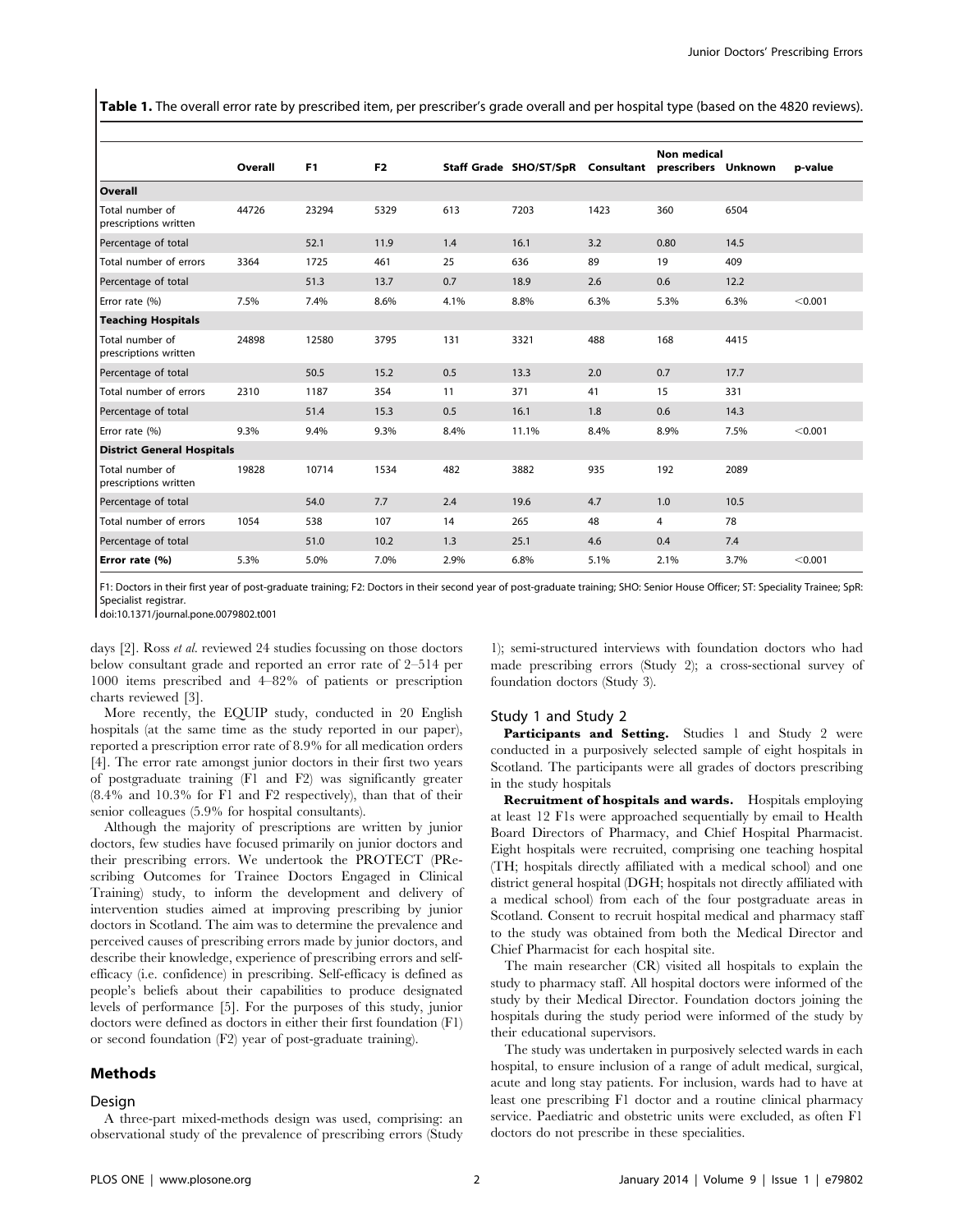Table 2. The type of errors encountered overall and per type of hospital.

| Type of error                             | <b>Overall (n = 3364)</b><br>n(%) | $TH (n = 2310)$<br>n(%) | DGH (n = 1054)<br>n(%) | p-value <sup>®</sup> | <b>Interview errors</b><br>$(n = 100;%)$ |
|-------------------------------------------|-----------------------------------|-------------------------|------------------------|----------------------|------------------------------------------|
| <b>Medication omitted</b>                 | 963 (28.6)                        | 719 (31.1)              | 244(23.1)              | < 0.001              | 24 (24)                                  |
| Incomplete prescription                   | 527 (15.7)                        | 338 (14.6)              | 189 (17.9)             | 0.017                | 6(6)                                     |
| <b>Incorrect dose:</b>                    |                                   |                         |                        |                      | 15(15)                                   |
| sub therapeutic                           | 261 (7.8)                         | 168(7.3)                | 93 (8.8)               | 0.136                |                                          |
| supra-therapeutic                         | 173(5.1)                          | 136(5.9)                | 37(3.5)                | 0.005                |                                          |
| Incorrect frequency:                      |                                   |                         |                        |                      | 12(12)                                   |
| correct total daily dose                  | 21(0.6)                           | 16(0.7)                 | 5(0.5)                 | 0.610                |                                          |
| incorrect total daily dose                | 238 (7.1)                         | 160(6.9)                | 78 (7.4)               | 0.671                |                                          |
| Medication prescribed without indication  | 181(5.4)                          | 132(5.7)                | 49 (4.6)               | 0.235                | 3(3)                                     |
| Duplication of therapy                    | 154 (4.6)                         | 87(3.8)                 | 67(6.4)                | 0.001                | 1(1)                                     |
| Inappropriate abbreviation                | 148 (4.4)                         | 72(3.1)                 | 76(7.2)                | < 0.001              |                                          |
| Incorrect timing                          | 117(3.5)                          | 78 (3.4)                | 39 (3.7)               | 0.709                | 9(9)                                     |
| Omission of prescribers signature         | 88 (2.6)                          | 42 (1.8)                | 46 (4.4)               | < 0.001              | $\overline{\phantom{a}}$                 |
| Incorrect formulation                     | 84 (2.5)                          | 70 (3.0)                | 14(1.3)                | 0.005                | 3(3)                                     |
| Illegible                                 | 66 (2.0)                          | 52(2.3)                 | 14(1.3)                | 0.098                | $\overline{\phantom{a}}$                 |
| Missing Instructions for use              | 32(2.8)                           | 4(0.4)                  | 28(1.2)                | 0.034                | $\overline{\phantom{a}}$                 |
| Incorrect drug                            | 57(1.0)                           | 39(1.7)                 | 18(1.7)                | 1.000                | 4(4.0)                                   |
| Significant drug-drug interaction         | 51(1.5)                           | 32(1.4)                 | 19(1.8)                | 0.443                | 2(2.0)                                   |
| Incorrect route                           | 40(1.2)                           | 27(1.2)                 | 13(1.2)                | 1.000                | 1(1.0)                                   |
| Incorrect duration                        | 37(1.1)                           | 26(1.1)                 | 11(1.0)                | 0.974                | 1(1.0)                                   |
| Contra-indication to medication           | 32(1.0)                           | 27(1.2)                 | 5(0.5)                 | 0.083                | 3(3.0)                                   |
| <b>Wrong patient</b>                      | 16 $(0.5)^1$                      | 16(0.7)                 | 0(0)                   | 0.015                | 16(16.0)                                 |
| Patient allergic to medication prescribed | 16(0.5)                           | 10(0.4)                 | 6(0.6)                 | 0.793                |                                          |
| Other                                     | 62(1.8)                           | 35(1.5)                 | 27(2.6)                | 0.051                |                                          |

TH: Teaching Hospitals, DGH: District General Hospitals;

<sup>1</sup>occurred for one single patient who had attached to their name a list of prescriptions for someone else.

\*comparing between hospitals the error rate for each reason out of total number of errors.

doi:10.1371/journal.pone.0079802.t002

Definitions. We adopted Dean's definition of a prescribing error: ''one which occurs when, as a result of a prescribing decision or prescription writing process, there is an unintentional significant reduction in the probability of treatment being timely and effective or an increase in the risk of harm when compared with generally accepted practice'' [6]. This definition excludes a number of behaviours such as prescribing a non-stocked medication and nongeneric prescribing.

Data collection: Study 1: Prospective observational study. Following a comprehensive pilot, data collection started in March 2010, and continued for 14 months, which permitted exploration of longitudinal trends during one complete training year and comparison across two foundation year cohorts. In each study hospital, data were collected from each participating ward/ unit for one week of each calendar month equating to a total of 28 ward weeks per hospital.

# Table 3. Stage of Hospital Stay when errors occur.

| p-value**    |
|--------------|
| < 0.001      |
| 0.049        |
| 0.004        |
| < 0.001      |
| $0.002$ (FE) |
| 0.835        |
|              |

TH: Teaching Hospital; DGH: District General Hospital.

doi:10.1371/journal.pone.0079802.t003

<sup>\*</sup>More than one option could be selected.

<sup>\*\*</sup>pairwise chi-squared.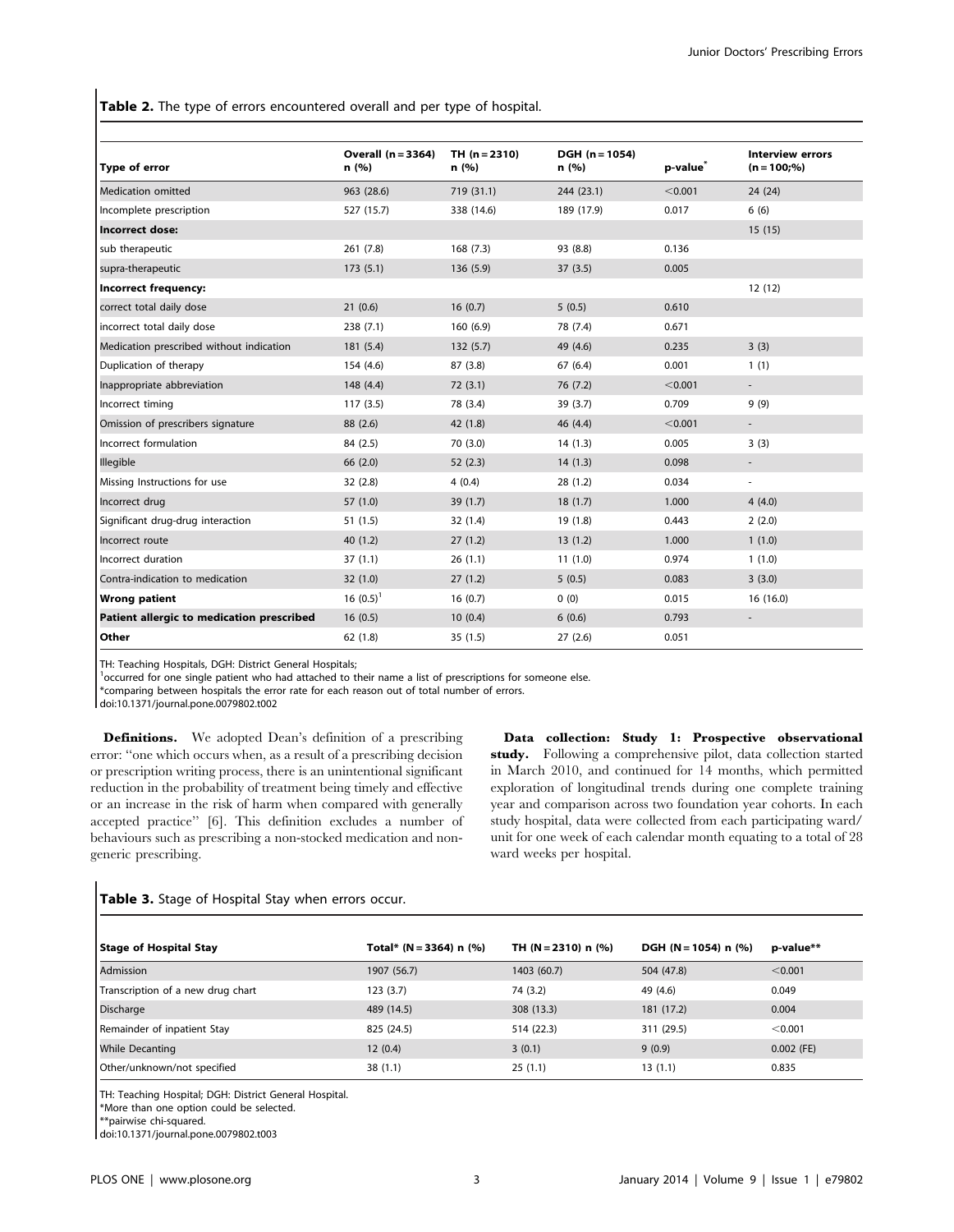Table 4. Poisson regression for number of errors.

|                         |                        | <b>Unadjusted Analysis</b> |              |         | <b>Adjusted Analysis<sup>1</sup></b> |                      |         | <b>Adjusted Analysis<sup>2</sup></b> |                      |         |
|-------------------------|------------------------|----------------------------|--------------|---------|--------------------------------------|----------------------|---------|--------------------------------------|----------------------|---------|
|                         |                        | <b>Rate Ratio</b>          | 95% CI       | p-value | Rate Ratio 95% Cl                    |                      | p-value | Rate Ratio 95% Cl                    |                      | p-value |
| Cohort                  | Up to July 2010        | 1.00                       |              |         | 1.00                                 |                      |         | 1.00                                 |                      |         |
|                         | August 2010<br>onwards | 0.86                       | (0.81, 0.93) | < 0.001 | 0.87                                 | $(0.79, 0.97)$ 0.01  |         | 0.9                                  | $(0.81, 1.00)$ 0.056 |         |
| Gender                  | Male                   | 1.00                       |              |         | 1.00                                 |                      |         | 1.00                                 |                      |         |
|                         | Female                 | 1.07                       | (1.00, 1.15) | 0.047   | 1.08                                 | (1.01, 1.15)         | 0.033   | 1.043                                | $(0.97, 1.12)$ 0.226 |         |
| <b>Ward Type</b>        | Medical                | 1.00                       |              |         | 1.00                                 |                      |         | 1.00                                 |                      |         |
|                         | Surgical               | 1.02                       | (0.95, 1.09) | 0.656   | 1.11                                 | (1.03, 1.19)         | 0.009   | 1.14                                 | (1.06, 1.23)         | < 0.001 |
|                         | Both                   | 1.03                       | (0.75, 1.41) | 0.855   | 1.41                                 | $(1.01, 1.95)$ 0.041 |         | 1.57                                 | (1.13, 2.18)         | 0.008   |
| <b>Hospital Type</b>    | <b>DGH</b>             | 1.00                       |              |         | 1.00                                 |                      |         | 1.00                                 |                      |         |
|                         | <b>TH</b>              | 1.77                       | (1.65, 1.91) | < 0.001 | 1.83                                 | (1.69, 1.98)         | < 0.001 | 1.82                                 | (1.68, 1.97)         | < 0.001 |
| <b>Total Medicines</b>  | Per additional<br>Med  | 1.05                       | (1.04, 10.6) | < 0.001 |                                      |                      |         | 1.05                                 | (1.04, 1.06)         | < 0.001 |
| <b>Patient Turnover</b> | $<$ 26                 | 1.00                       |              |         | 1.00                                 |                      |         | 1.00                                 |                      |         |
| (Average per 5 days)    | $> = 26$ to $< 35$     | 1.18                       | (1.05, 1.31) | 0.004   | 1.05                                 | (0.94, 1.18)         | 0.366   | 1.04                                 | $(0.92, 1.15)$ 0.593 |         |
|                         | $>$ = 35 to $<$ 48     | 1.42                       | (1.27, 1.58) | < 0.001 | 1.09                                 | (0.97, 1.21)         | 0.156   | 1.08                                 | (0.97, 1.21)         | 0.163   |
|                         | >48                    | 1.50                       | (1.35, 1.66) | < 0.001 | 1.18                                 | (1.06, 1.32)         | 0.002   | 1.21                                 | (1.09, 1.35)         | < 0.001 |
| Month of                | August                 | 1.00                       |              |         | 1.00                                 |                      |         | 1.00                                 |                      |         |
| <b>Data Collection</b>  | September              | 0.70                       | (0.56, 0.89) | 0.003   | 0.74                                 | (0.58, 0.94)         | 0.013   | 0.77                                 | (0.61, 0.98)         | 0.031   |
|                         | October                | 0.99                       | (0.82, 1.18) | 0.885   | 0.85                                 | (0.70, 1.01)         | 0.071   | 0.84                                 | (0.70, 1.01)         | 0.057   |
|                         | November               | 1.08                       | (0.89, 1.31) | 0.448   | 0.98                                 | (0.81, 1.20)         | 0.874   | 0.96                                 | $(0.79, 1.17)$ 0.718 |         |
|                         | December               | 1.66                       | (1.38, 2.00) | < 0.001 | 1.56                                 | (1.29, 1.88)         | < 0.001 | 1.63                                 | (1.35, 1.97)         | < 0.001 |
|                         | January                | 1.06                       | (0.86, 1.30) | 0.587   | 0.84                                 | (0.69, 1.04)         | 0.111   | 0.86                                 | (0.70, 1.06)         | 0.17    |
|                         | February               | 1.14                       | (0.95, 1.35) | 0.15    | 0.97                                 | (0.81, 1.16)         | 0.724   | 1.00                                 | (0.84, 1.20)         | 0.975   |
|                         | March                  | 1.24                       | (1.05, 1.46) | 0.01    | 1.03                                 | (0.85, 1.23)         | 0.791   | 1.04                                 | (0.87, 1.25)         | 0.679   |
|                         | April                  | 1.23                       | (1.06, 1.43) | 0.007   | 1.04                                 | (0.88, 1.23)         | 0.646   | 1.03                                 | $(0.86, 1.21)$ 0.769 |         |
|                         | May                    | 0.98                       | (0.82, 1.16) | 0.78    | 0.89                                 | (0.74, 1.08)         | 0.239   | 0.93                                 | (0.76, 1.12)         | 0.437   |
|                         | June                   | 1.42                       | (1.22, 1.67) | < 0.001 | 1.23                                 | (1.03, 1.46)         | 0.022   | 1.33                                 | (1.12, 1.58)         | 0.001   |
|                         | July                   | 1.41                       | (1.19, 1.67) | < 0.001 | 1.13                                 | (0.93, 1.37)         | 0.227   | 1.15                                 | (0.95, 1.40)         | 0.162   |

<sup>1</sup>not including total medicines;

<sup>2</sup>including total medicine.

doi:10.1371/journal.pone.0079802.t004

As per usual local practice, ward clinical pharmacists reviewed prescription charts for possible errors and for study purposes, recorded data on: age, sex, allergy status, number of medicines prescribed, grade of prescribing doctor. For identified errors, the date, time, stage of patient stay and error details were recorded. Forms were returned to the researchers who categorised errors by type, based on a classification system derived from a combination of the literature and our previous work. (1,6)

Reliability of error reporting was checked in a 10% random sample of cases, with and without errors, by the main researcher (CR). Potential harm resulting from the errors was classified by the research team using the NCCMERP (National Coordinating Council for Medication Error Reporting) system [7].

Data collection: Study 2: Interview Study. During each observation week in Study 1, all identifiable foundation doctors who had made an error were contacted by the ward pharmacist within 96 hours of prescription writing, given an information leaflet and invited to participate in a semi-structured interview about the error with the main researcher (CR). They were assured that all information would be treated in complete confidence. Contact details of those agreeing to participate and details of the error(s) were sent to the researcher. Interviews conducted either face to face, or by telephone, were recorded, transcribed, and analysed using content analysis. The types of errors and the perceived causes of errors were described using Reason's Model of Accident Causation and human error and errors described classified according to type (slip, lapse, mistake and violation) in line with the theory [8]. Full details of the process are reported elsewhere [9].

#### Study 3: Cross Sectional Study

**Participants and Setting.** All F1  $(n = 781)$  and F2  $(n = 783)$ doctors working in Scotland in 2010 were eligible to participate.

Questionnaire development and administration. The questionnaire included questions on: doctor demography, space for description of an error made by the respondent (free text), scaled responses to a series of statements classifying the causes of that error (based on Reason's Model of Accident Causation and Human error [8], and questions on self-efficacy in conducting various prescribing tasks e.g. deciding on the most appropriate dose, based on Bandura's Social Cognitive Theory [10]. Full details are reported elsewhere [11].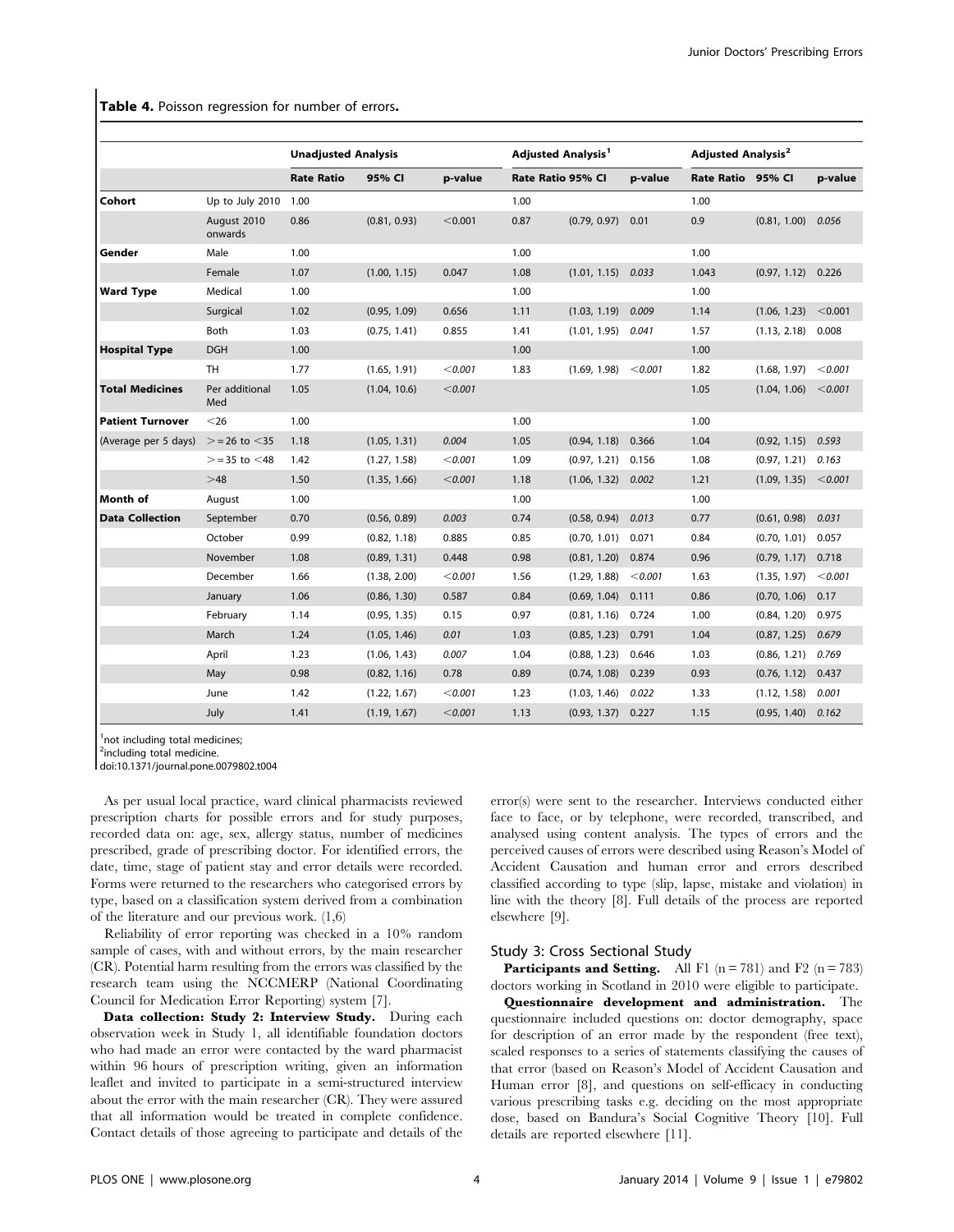

Figure 1. Frequency of reporting of suggested causes of prescribing error as per specified list (N = 504 errors). (Note more than option could be selected).

doi:10.1371/journal.pone.0079802.g001

The questionnaire was piloted both as a paper version and as a weblink. The weblink was sent by NHS Education Scotland (NES) to middle grade doctors on our behalf. Both versions of the questionnaire were refined post pilot. The questionnaire was distributed at the beginning of training seminars organised for foundation doctors in each of the hospitals participating in Study 1. Questionnaires were also available to complete on line. All questionnaires had an initial screening question to minimise duplication across distribution methods.

Statistical power and analyses. We based our statistical power calculation for Study 1 on the following conservative estimates: wards have an average of 20 beds, the average patient stay is one week and each patient is prescribed an average of five medications. We estimated there would be 4,480 patients and 22,400 items prescribed in participating wards during the 14 month study period. With 22,400 items, the 95% confidence interval for a prevalence of prescribing errors of 15% is 14.5% to 15.5%.

The following analyses were conducted for Study 1: the overall prevalence of prescribing errors by doctors per medication item written, and per patient, by hospital type and by grade of doctor. The associations between the prevalence and number of errors with postgraduate training year were assessed using the Mann-Whitney test and Chi squared  $(\chi^2)$  test. Poisson regression was used to identify independent predictors of error frequency with rate ratios (95% confidence intervals) being calculated. The models were then adjusted for year cohort, patient gender, and month of data collection, a measure of patient turnover, hospital type and ward type. For Study 2, the semi-structured interviews were analysed using content analysis and Reason's Model of Accident Causation and Human Error [8]. For study 3, the Chi-

squared  $(\chi^2)$  test was used to assess the association between the perceived causes of prescribing errors and year of training (F1 or F2).

Ethical approval. Approval for all aspects of the programme was granted by the North of Scotland Research Ethics Committee.

### Results

#### Response rates

Ten hospitals were approached, and nine hospitals took part in the prevalence and interview studies; in one post graduate training area, two THs divided the data collection equally between them, to minimise the additional work for their pharmacists. Two hundred and one (90%) of the planned data collection weeks were completed. One hospital withdrew after six months of data collection. Of the remaining sites, five completed all 28 data collection weeks. A total of 4710 patients, and 44726 prescribed items were reviewed.

Pharmacists provided contact details for 54 doctors who had made an error; 40 doctors (31 F1s and 9 F2s) making one hundred errors were contacted and interviewed (14 face-to-face and 26 telephone). The remaining 14 doctors were either un-contactable, or when contacted, were unable to participate in the study, due to work or annual leave commitments. One interview accounted for 16 different errors (medicines prescribed for the wrong patient). Fourteen doctors were not interviewed due to their working schedules.

548 completed questionnaires were returned equating to 35.0% (548/1564) of the national cohort, and around 90% of those approached directly. The majority of respondents were F1s (64.4% (353)), female (58.9% (323)) and Scottish graduates (79.9% (438)).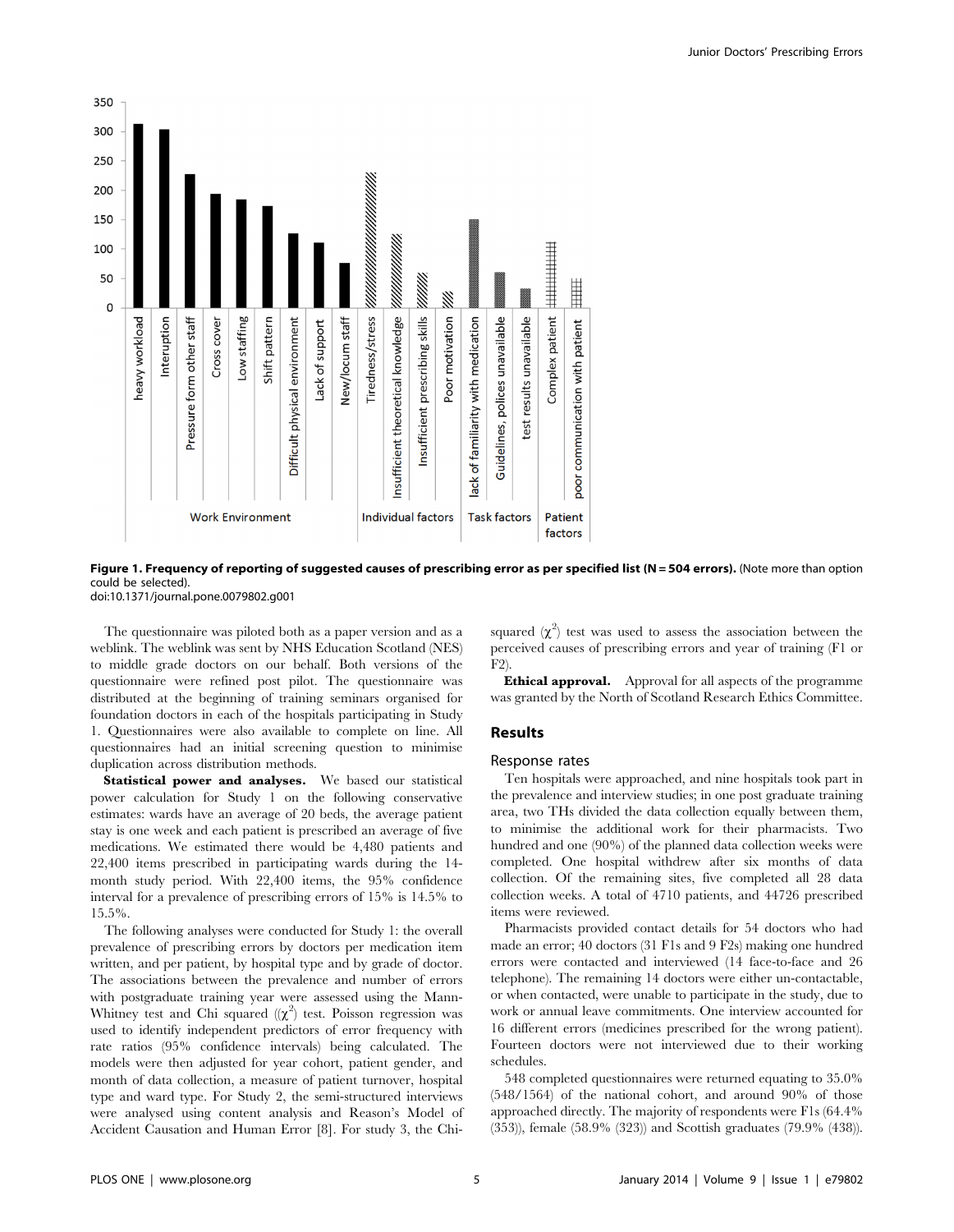

Figure 2. Median responses of questionnaire F1 (n = 353) and F2 (n = 323) respondents to series of statements on consequences of prescribing (note vertical lines represent the IQR. \*\* denotes statistical difference between F1 and F2 responders <0.05. doi:10.1371/journal.pone.0079802.g002

In the following sections findings from the individual studies are integrated under the study objectives. Full reports of all the findings from Study 2 and 3 are reported separately [9,11].

#### Prevalence of prescribing errors

Prescribing errors were found in 36% (1700/4710) of patient prescription charts and 7.5% (3364/44726) of items prescribed. The error rate per patient was significantly greater in THs (1083/ 2622 (41.3%)), than in DGHs (617/2088 (29.5%)) p $<$ 0.001). A similar pattern was observed for error rates by item (Table 1).

The most commonly encountered error type was medication omitted, 28.6% (963/3364) and this occurred significantly more frequently in THs  $(p<0.001)$  (Table 2). The omission of prescriber's signature and the use of an inappropriate abbreviation were encountered more frequently in DGHs  $(p<0.001)$ . When considering the self-reported errors described by questionnaire respondents, the most frequently mentioned error type was omission of medication (24%).

With respect to error theory classification, slips  $(n = 222; 43.7\%)$ and mistakes  $(n = 111; 21.9\%)$  accounted for the majority of self reported errors in the questionnaires. The same pattern was observed when the interview data was analysed with slips  $(n = 30;$  $30\%$ ) and mistakes (n = 18; 18%) being more common than lapses  $(n = 11; 11%)$  and violations  $(n = 6; 6%)$ . For both the questionnaire and the interview studies, there were several instances where the error types, reported or observed, could not be classified according to HET ( $n = 111$ ; 21.9% and  $n = 35$ ; 35% respectively). This was largely due to a lack of information provided by the

respondent, or the fact that the error observed was one which had originated from a different prescriber.

The majority of errors occurred at time of admission to hospital (1907; 56.7%) (Table 3). Significantly higher error rates were associated with being: in the first cohort of data collection (up to July 2010); on a surgical or mixed ward compared to a medical ward; in a TH compared to a DGH in a ward with a higher turnover of patients, and having a higher total of number of medications prescribed (Table 4).

#### Comparison of error rate by doctor grade

F1s were responsible for half (51.3%) of all errors, but were also responsible for half (52.1%) of all prescribing. The resultant error rate for F1s was 7.4% per item prescribed, for F2s 8.6%, for staff grades 4.1%, for speciality trainees 8.8%, and for consultants 6.3% (Table 1). In the questionnaire, 514 (93.8%) foundation doctors estimated their daytime error rate; F1 doctors estimated a significantly higher error rate (median 6.7; IQR 2–12.4) than F2 doctors (median 4; IQR  $(0-10)$  ( $p = 0.002$ ).

#### Perceived causes of error

In both the interviews and the questionnaire, doctors identified multiple contributory factors for each error. The most frequently mentioned error causing factor was the working environment (See Figure 1). This was exemplified by interviewees commonly citing workload and time pressures, and questionnaire respondents most commonly citing pressure from other staff, workload and being interrupted as the causes of errors. The main task factor identified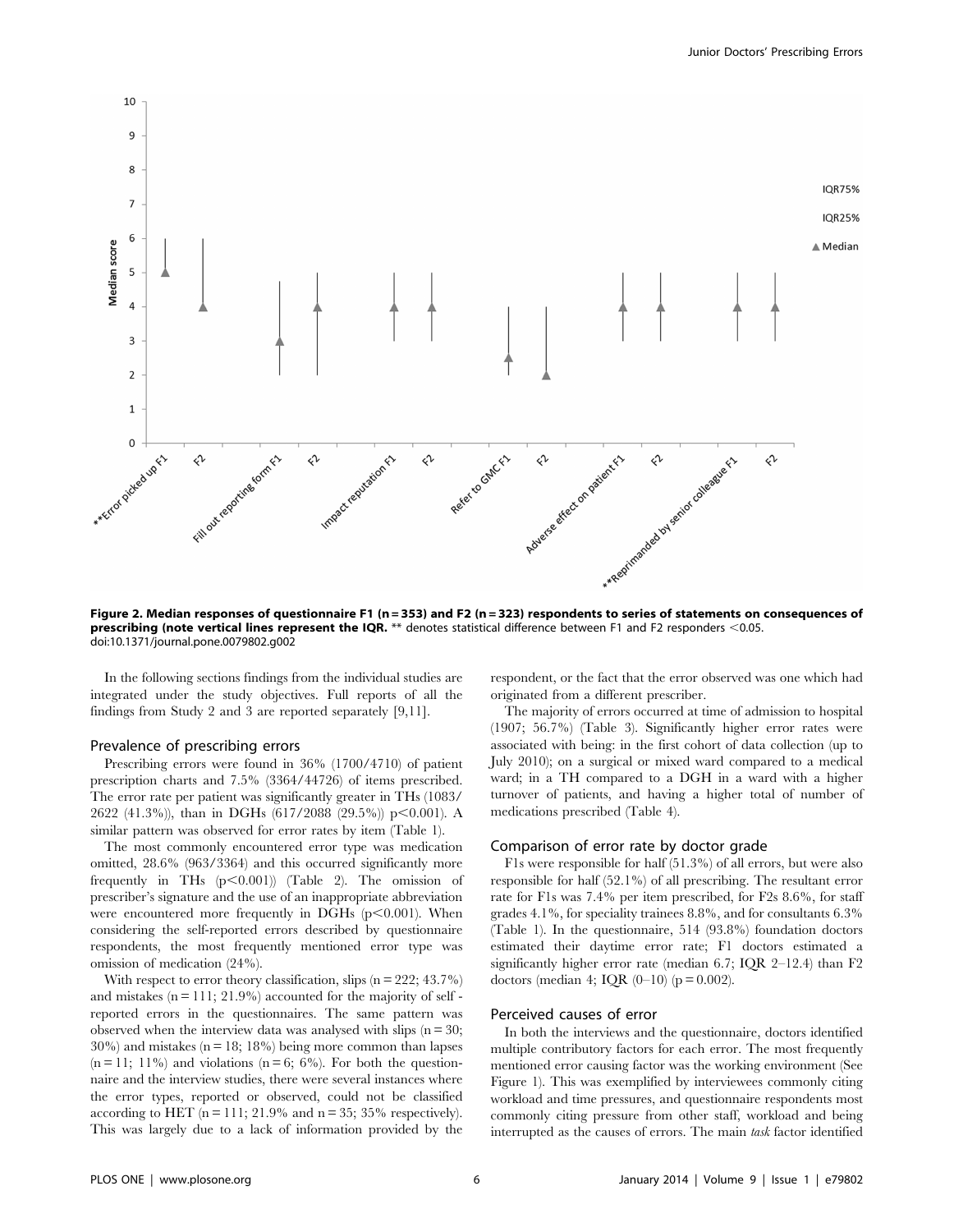

Figure 3. Median responses of questionnaire F1 (n=353) and F2 (n=323) respondents to series of statements on self-efficacy (confidence) in prescribing (note vertical lines represent the IQR.  $*$  denotes statistical difference between F1 and F2 responders <0.001. doi:10.1371/journal.pone.0079802.g003

by interviewees was poor availability of drug information at admission (often out of hours) but this was not as strongly reflected in the questionnaire responses in which the main task factor reported was lack of familiarity with the medicine. Team factors were also mentioned, including poor quality of drug information, and the number of different individuals (and teams) involved with a patient's care pathway; this was also reflected in the questionnaire responses where over a quarter of respondents cited inadequate communication as a causative factor. In both the interview and the questionnaire components of the study there was a strong assumption that other team members would intercept any prescribing errors. The majority of interviewees cited the pharmacist as their main defence for identifying errors and preventing them reaching the patient (Box 1). None of the doctors interviewed had reported their error through the hospital reporting system and the questionnaire responses confirmed that medical staff was unlikely to complete an error reporting form. Individual factors identified in the interviews were lack of knowledge/experience (126/504; 25%). Questionnaire respondents particularly highlighted tiredness and stress (230/504; 45.6%). The most frequently stated patient factor was complexity (e.g. polypharmacy) (113/504; 22.4%). Interviewees also indicated that they considered ''prescribing…. a low priority task – juniors should not change prescriptions made by other staff''.

# Consequences of errors

In the observational prevalence study, 60% of errors reached the patient, of which less than 1.0% caused actual harm or required monitoring. Of the errors reported by the questionnaire respondents, 32.4% reached the patient, and 12.6% of these (4.1% of all errors) may have caused some harm to the patient. Applying the NCCMERP taxonomy [7], 3.3% may have contributed to or resulted in temporary harm to the patient and required intervention, 0.6% may have resulted in prolonged hospitalisation and 0.2% in permanent patient harm. Referral to the General Medical Council and having to complete an error reporting form, were perceived as unlikely consequences of errors (Figure 2).

# Self-efficacy (confidence in prescribing) (Study 3)

Both F1 and F2 doctors reported being confident in the physical aspects of writing prescriptions (Figure 3). F1s had slightly less confidence in knowledge-based components, but nonetheless prescribing confidence was generally high. F2 doctors were significantly more confident than F1s in selecting the most appropriate dose, duration, timing and route.

### **Discussion**

# Main findings

Overall, 7.5% of prescribed items were associated with errors, affecting over a third of patients. Although error rates varied, error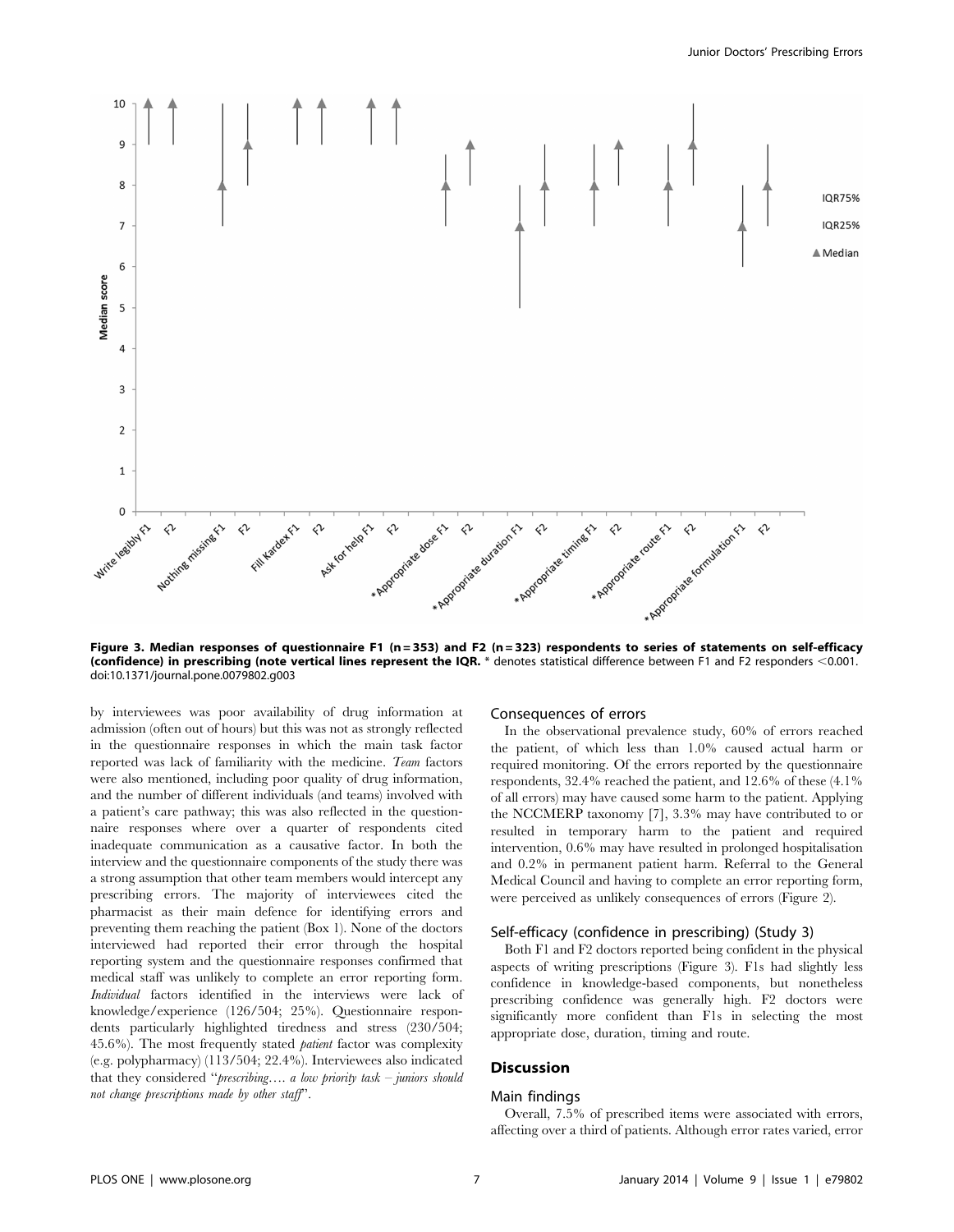types were consistent across all doctor grades. Error rates for F1 doctors were significantly lower than F2s, but the highest error rate was observed for more experienced doctors in training, and lowest from those in staff grade posts. The prescribing error rate in District General Hospitals (DGHs) was significantly less than that in observed Teaching Hospitals (THs). Foundation doctors were generally both confident in their ability to prescribe and in their belief that if they made an error it would be picked up before it reached the patient. Challenges in the work environment were the most commonly cited reasons for error.

# Strengths and limitations

Our mixed-methods approach has several strengths. Both observational and self-report data are subject to a range of biases and the broadly similar results from different approaches give us greater confidence in the validity of our findings. We also minimised the biases inherent to each method; the use of ward pharmacists for data collection minimised the Hawthorne effect [12] as the impact of additional clinical surveillance by an independent researcher was avoided [13], and no new ward procedures were introduced. Doctors were interviewed as near to the time of their error as possible, thus minimising recall bias. The generalisabilty of the findings is strengthened by inclusion of a range of ward and hospital types from across Scotland and the use of a mixed approach to questionnaire distribution to maximise response rates. Furthermore the overall error rate reported in the current Scottish study is of the same order as that found in the recent EQUIP study undertaken in England [4]. The limitations of our study include variation in a clinical pharmacist's ability to identify errors, or to record all the errors identified, and the selfselected nature of those agreeing to be interviewed or return the questionnaire. Our initial power calculation was based on an estimated an error rate of 15% for 22,400 items. Whilst the actual error rate was lower than this (7.5%), the number of items was higher (44,726). A post-hoc sample size calculation gives a 95% confidence interval around the actual error rate prevalence of 7.3% to 7.7%..

#### Interpretation

Prescribing errors most frequently occurred at the time of patient admission, reflecting the known difficulties experienced in establishing a patient's current medication. While the Scottish Patient Safety Programme has already targeted medicines reconciliation [14], the current data suggest that problems remain, although the slightly lower error rate for the later months of observation may reflect some improvements in this area. Interestingly, in the interview study, foundation doctors commented that the medicines reconciliation process was not well used by other hospital doctors. They also reported practical difficulties such as insufficient time to comply with the standard to use two reference sources to confirm a patient's current medications i.e. contacting other health-care professionals (e.g. general practitioners, community pharmacists). Although foundation doctors were aware of the existence of the emergency care summary (ECS), which contains this information, many stated that they were unable to access this information due to a hospital failure to supply appropriate passwords despite repeated requests. Although errors at the time of patient discharge occurred less frequently, doctors highlighted, in both interviews and questionnaire responses that they were under pressure to discharge patients quickly, despite having insufficient uninterrupted time to write the discharge prescriptions and lack of previous involvement in the patient's care.

Previous studies have emphasised the multifactorial nature of prescribing errors [1,4,15,16]. A key finding from our results was that environmental factors, and in particular workload, interruptions, pressure from other staff, and a lack of time, are perceived by medical staff as major causes of error. This is supported by the higher error rate in teaching hospitals and wards with the highest turnover of patients. Differences between F1 and F2 doctors' responses to the questionnaire indicate that unlike initial lack of knowledge, these problems do not resolve with experience. Interaction between these environmental factors is likely to limit the reliability of observational comparison between different settings. For example, a recent UK study reported significantly higher error rates in medical *versus* surgical wards [17], which is the opposite of our finding (Table 4). This difference is probably explained by the fact that all of the medical wards in the previous study were acute medical admissions units. Nevertheless, like our study (Table 3), they reported that omission of medicines on admission was the commonest type of error [17]. The difference in the setting may explain why the error rate in that study (14.7%) was almost twice as high as in our study or in EQUIP [4,17].

As our study shows, not all errors will result in patient harm; patient factors and checks within the system are all likely to affect final outcomes for the patient. However, given the volume of prescribing even a small percentage of errors that reach the patient is unacceptable in terms of population harm. As it is not possible to predict which errors will cause harm, the aim must be to minimise the prevalence of any error. To date, previous interventions to address prescribing errors have had mixed success [18]. This highlights the need for the adoption of a systematic approach to design an intervention, by following the Medical Research Council's framework for complex interventions [19]. This study is the first step of that process. On the basis of our findings an ideal intervention should address both the environmental and individual factors. One such intervention at ward level would be to change the ward environment to ensure that prescriptions could be written without interruption, especially on admission, as, in addition to enabling junior doctors to prescribe accurately, this might also persuade them that prescribing accurately was important and that errors were not acceptable or safe and enable them to resist interruption and pressure from other staff.

In this regard, the questionnaire responses demonstrated a high degree of misplaced confidence in prescribing skills amongst the respondents despite high error rates. Although junior doctors reported high levels of confidence about their ability to write safe prescriptions, our observational findings demonstrated that this confidence was frequently misplaced when operating within the current NHS environment, replicating the mismatch between confidence and competence found in other areas of healthcare [20,21]. We believe that this is an issue that should be urgently addressed with better workplace feedback to individual doctors during the earlier years of postgraduate training and better aggregate reporting of errors to clinical groupings of junior and senior doctors. Much has been said about the poor knowledge and lack of preparedness for prescribing of new medical graduates [22], with final year medical students and first year graduates medical graduates reporting a lack of confidence in their ability to meet GMC competencies, due to a lack of learning and assessment relating to prescribing [23]. This was reflected in both the interview and questionnaire findings. A combined intervention with training in error causation and avoidance using behavioural change techniques [24,25] rather than focussing solely on knowledge may be the optimum approach.